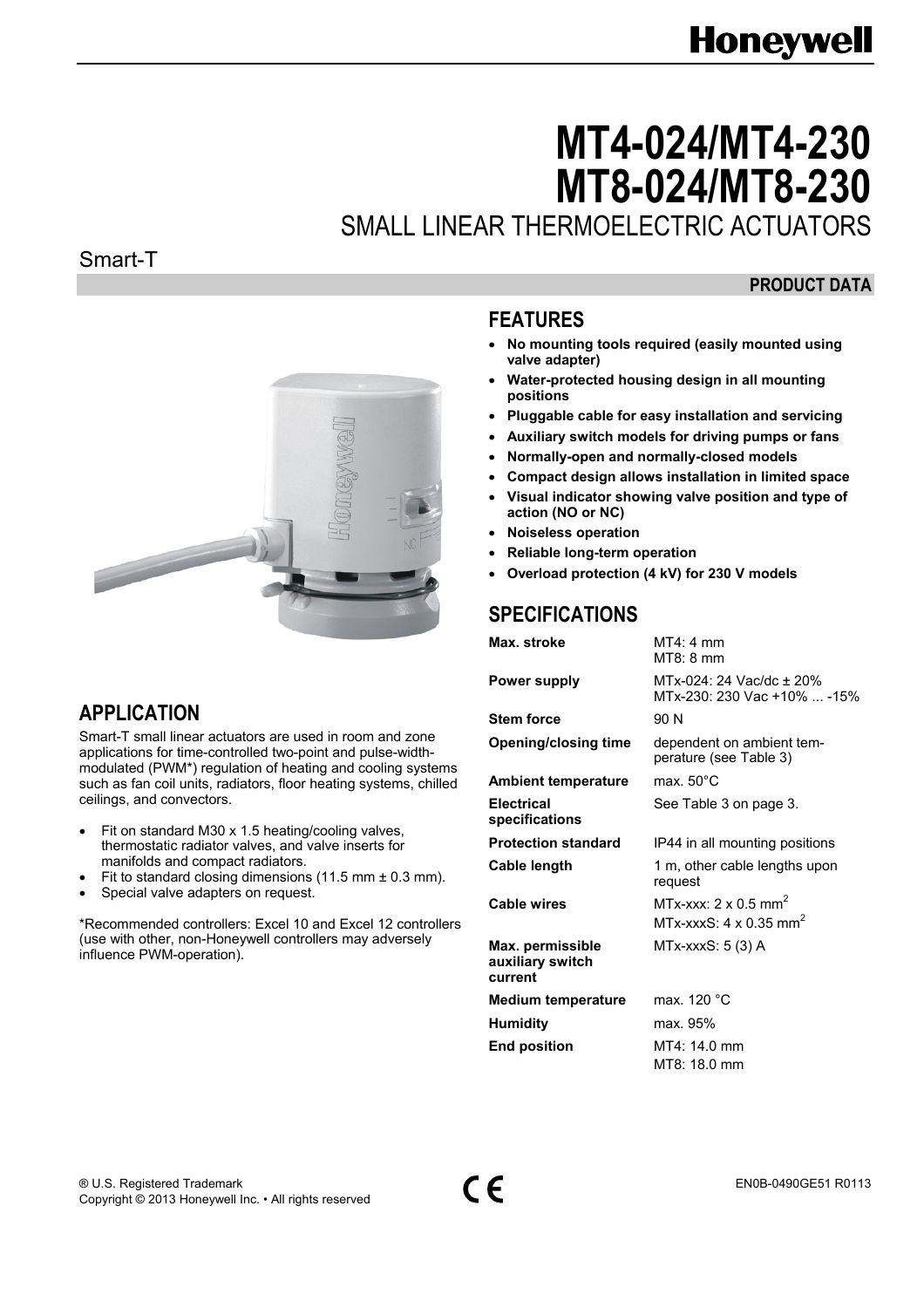# **ORDERING INFORMATION**

| <b>Table 1. Actuators</b>                                                                                                   |                 |                       |            |             |  |  |  |  |
|-----------------------------------------------------------------------------------------------------------------------------|-----------------|-----------------------|------------|-------------|--|--|--|--|
| order number                                                                                                                | action*         | additional features   | voltage    | max. stroke |  |  |  |  |
| MT4-024-NC                                                                                                                  | normally closed |                       |            |             |  |  |  |  |
| MT4-024-NO                                                                                                                  | normally open   |                       |            |             |  |  |  |  |
| MT4-024-NC-2.5M                                                                                                             | normally closed | 2.5 m cable length    | 24 Vac/dc  |             |  |  |  |  |
| MT4-024-NO-2.5M                                                                                                             | normally open   |                       |            |             |  |  |  |  |
| MT4-024S-NC                                                                                                                 | normally closed | with auxiliary switch |            |             |  |  |  |  |
| MT4-024S-NO                                                                                                                 | normally open   |                       |            | 4 mm        |  |  |  |  |
| MT4-230-NC                                                                                                                  | normally closed |                       |            |             |  |  |  |  |
| MT4-230-NO                                                                                                                  | normally open   |                       |            |             |  |  |  |  |
| MT4-230-NC-2.5M                                                                                                             | normally closed | 2.5 m cable length    | 230 Vac/dc |             |  |  |  |  |
| MT4-230-NO-2.5M                                                                                                             | normally open   |                       |            |             |  |  |  |  |
| MT4-230S-NC                                                                                                                 | normally closed | with auxiliary switch |            |             |  |  |  |  |
| MT4-230S-NO                                                                                                                 | normally open   |                       |            |             |  |  |  |  |
| MT8-024-NC                                                                                                                  | normally closed |                       |            |             |  |  |  |  |
| MT8-024-NO                                                                                                                  | normally open   |                       |            |             |  |  |  |  |
| MT8-024-NC-2.5M                                                                                                             | normally closed | 2.5 m cable length    | 24 Vac/dc  |             |  |  |  |  |
| MT8-024-NO-2.5M                                                                                                             | normally open   |                       |            |             |  |  |  |  |
| MT8-024S-NC                                                                                                                 | normally closed | with auxiliary switch |            |             |  |  |  |  |
| MT8-024S-NO                                                                                                                 | normally open   |                       |            | 8 mm        |  |  |  |  |
| MT8-230-NC                                                                                                                  | normally closed |                       |            |             |  |  |  |  |
| MT8-230-NO                                                                                                                  | normally open   |                       |            |             |  |  |  |  |
| MT8-230-NC-2.5M                                                                                                             | normally closed | 2.5 m cable length    | 230 Vac/dc |             |  |  |  |  |
| MT8-230-NO-2.5M                                                                                                             | normally open   |                       |            |             |  |  |  |  |
| MT8-230S-NC                                                                                                                 | normally closed |                       |            |             |  |  |  |  |
| MT8-230S-NO                                                                                                                 | normally open   | with auxiliary switch |            |             |  |  |  |  |
| *Without power, in combination with standard 2-way valve; "normally closed" = stem extends, "normally open" = stem retracts |                 |                       |            |             |  |  |  |  |

#### **Table 2. Accessories**

| order number  | description                                                |  |  |
|---------------|------------------------------------------------------------|--|--|
| MT-CLIP       | mounting clip, 10 units                                    |  |  |
| I MT-ADAPT-HW | mounting adapter M30 x 1.5, 10 units                       |  |  |
| MT-ADAPT-HP   | mounting adapter for Herz/Polytherm valves, 10 units       |  |  |
| MT-CABLE-1.5M |                                                            |  |  |
| MT-CABLE-2.5M | cable suitable for MT4-024/-230 and MT8-024/-230, 10 units |  |  |
| MT-CABLE-5M   |                                                            |  |  |
| MT-CABLE-10M  |                                                            |  |  |
| EVA10RA       | Danfoss-RA adapters, 10 units                              |  |  |
| HCA1VEL       | Mounting adapter for Velta compact manifold                |  |  |
| R453HY002     | Mounting adapter for Giacomini manifold                    |  |  |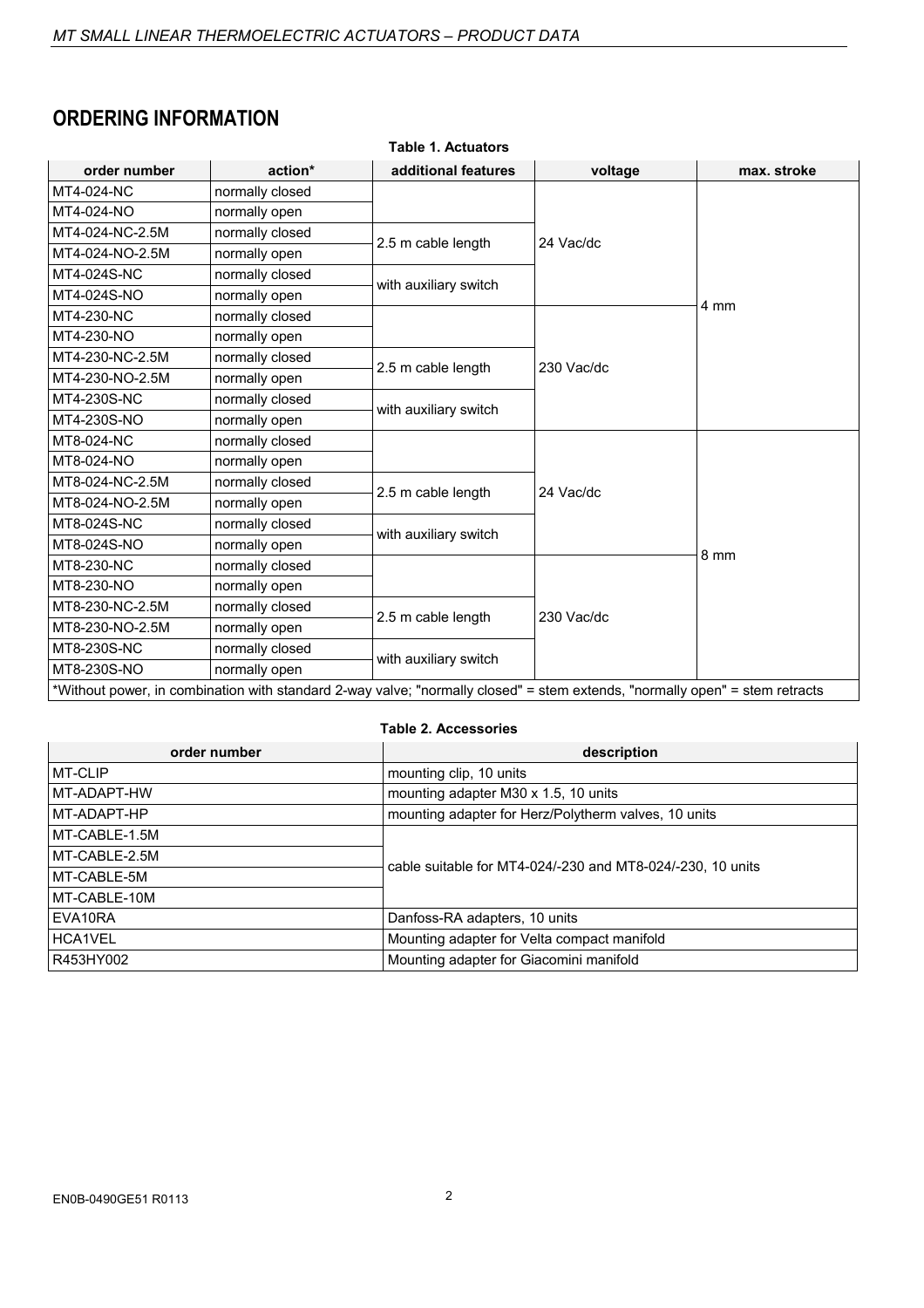# **ELECTRICAL SPECIFICATIONS**

| order number                                                                                                            | initial<br>current*       | permanent<br>current* | power<br>consumption* | MT4               | Ø runtime for full nominal valve stroke*<br>(valve stroke: 2.5 mm) $ $ (valve stroke: 6.5 mm) $ $<br>MT8 |  |  |  |
|-------------------------------------------------------------------------------------------------------------------------|---------------------------|-----------------------|-----------------------|-------------------|----------------------------------------------------------------------------------------------------------|--|--|--|
| MTx-024-xx, MTx-024S-xx                                                                                                 | $\sim 0.2 \text{ A}^{**}$ | < 0.1 A               | < 2 VA                | $4.0$ min         | $6.0 \text{ min}$                                                                                        |  |  |  |
| MTx-230-xx, MTx-230S-xx                                                                                                 | $\sim 0.4 \text{ A}^{**}$ | < 0.01 A              | < 2 VA                | $4.0 \text{ min}$ | $6.5$ min                                                                                                |  |  |  |
| * All values at nominal voltage 24 Vac/dc, 230 Vac, 50 Hz, ambient temperature: 20 °C. **Average during first 500 msec. |                           |                       |                       |                   |                                                                                                          |  |  |  |

**Table 3. Electrical specifications** 

### **MOUNTING**

**NOTE:** Connection leads must not touch piping (heat transfer).



**Fig. 1. Mounting / installation positions** 



**Fig. 2. Dismounting** 

# **FUNCTION**

When the operating current is applied, a PTC resistor heats up a wax element. After a delay, this wax element expands, causing stroke movement.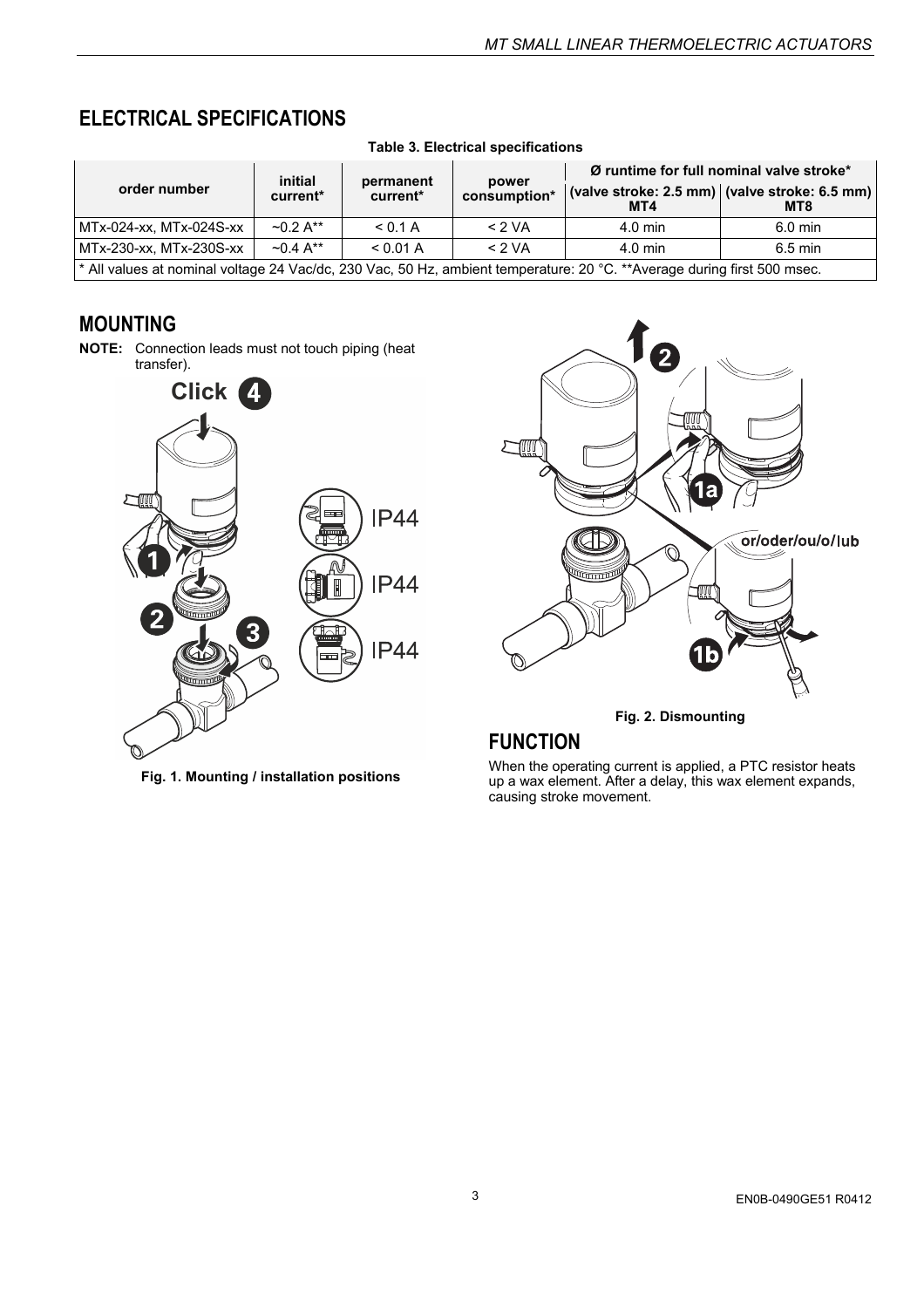#### **Position Indicator**

The position indicator (the red indicator behind the window on the face of the actuator) shows the model's type of action (NO or NC) as well as the current stroke position.



**Fig. 3. Position indicator** 

#### **WIRING**



**Fig. 4. Wiring diagrams** 



**Fig. 5. Opening and closing time** 

**NOTE:** Opening and closing times depend upon ambient temperature and model.